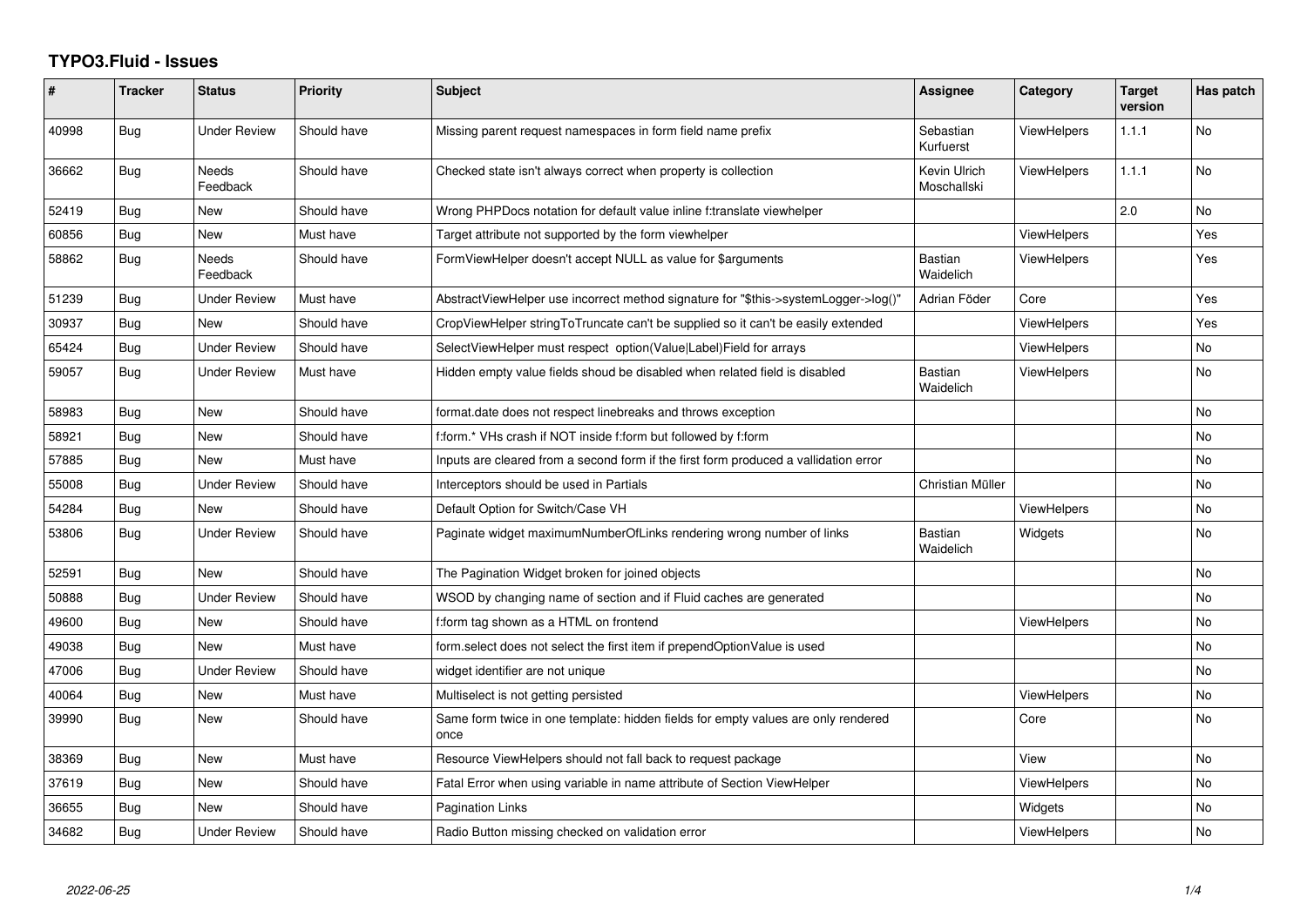| #     | <b>Tracker</b> | <b>Status</b>            | <b>Priority</b> | <b>Subject</b>                                                                                              | <b>Assignee</b>        | Category    | <b>Target</b><br>version | Has patch |
|-------|----------------|--------------------------|-----------------|-------------------------------------------------------------------------------------------------------------|------------------------|-------------|--------------------------|-----------|
| 33628 | Bug            | <b>Needs</b><br>Feedback | Must have       | Multicheckboxes (multiselect) for Collections don't work                                                    | Christian Müller       | ViewHelpers |                          | No        |
| 33551 | <b>Bug</b>     | New                      | Must have       | View helper values break out of a partial scope                                                             | Sebastian<br>Kurfuerst | Core        |                          | No        |
| 28554 | Bug            | New                      | Should have     | (v4) implement feature flag to disable caching                                                              |                        |             |                          | No        |
| 28553 | Bug            | New                      | Should have     | improve XHProf test setup                                                                                   |                        |             |                          | No        |
| 28552 | Bug            | New                      | Should have     | (v5) write ViewHelper test for compiled run; adjust functional test to do two passes<br>(uncached & cached) |                        |             |                          | No        |
| 28551 | Bug            | Accepted                 | Should have     | (v4) backport VHTest                                                                                        | Sebastian<br>Kurfuerst |             |                          | No        |
| 28550 | Bug            | New                      | Should have     | (v4) make widgets cacheable, i.e. not implement childnodeaccess interface                                   |                        |             |                          | No.       |
| 28549 | <b>Bug</b>     | <b>New</b>               | Should have     | make widgets cacheable, i.e. not implement childnodeaccess interface                                        |                        |             |                          | No        |
| 27607 | Bug            | New                      | Must have       | Make Fluid comparisons work when first element is STRING, second is NULL.                                   |                        | Core        |                          | No.       |
| 12863 | <b>Bug</b>     | New                      | Should have     | Attributes of a viewhelper can't contain a '-'                                                              | Sebastian<br>Kurfuerst | Core        |                          | No        |
| 8648  | Bug            | New                      | Should have     | format.crop ViewHelper should support all features of the crop stdWrap function                             |                        | ViewHelpers |                          | No        |
| 3481  | Bug            | <b>New</b>               | Should have     | Use ViewHelperVariableContainer in PostParseFacet                                                           |                        | Core        |                          | No        |
| 52536 | Bug            | <b>Under Review</b>      | Should have     | Errorclass not set if no property-attribute set                                                             |                        |             |                          |           |
| 13045 | <b>Bug</b>     | New                      | Should have     | Entity decode of strings are different between if-conditions and output of variable                         |                        |             |                          |           |
| 46289 | Bug            | <b>Needs</b><br>Feedback | Should have     | Enable Escaping Interceptor in XML request format                                                           |                        | View        | 2.0.1                    | No        |
| 45384 | Bug            | New                      | Must have       | Persisted entity object in widget-configuration cannot be deserialized (after reload)                       |                        | Widgets     | 2.0.1                    | No        |
| 44234 | Bug            | <b>Under Review</b>      | Should have     | selectViewHelper's sorting does not respect locale collation                                                |                        | ViewHelpers | 2.1                      | No        |
| 36559 | Feature        | New                      | Could have      | New widget progress bar                                                                                     |                        |             |                          | Yes       |
| 7608  | Feature        | New                      | Could have      | Configurable shorthand/object accessor delimiters                                                           |                        | Core        |                          | Yes       |
| 60271 | Feature        | New                      | Should have     | Paginate viewhelper, should also support arrays                                                             |                        |             |                          | No        |
| 60181 | Feature        | New                      | Could have      | Caching mechanism for Fluid Views/Templates                                                                 |                        | View        |                          | No        |
| 60003 | Feature        | New                      | Should have     | Add required-Attribute to f:form.password                                                                   |                        | ViewHelpers |                          | No        |
| 52640 | Feature        | <b>Under Review</b>      | Should have     | Create an UnlessViewHelper as opposite to the IfViewHelper                                                  | Marc Neuhaus           |             |                          | No        |
| 51277 | Feature        | New                      | Should have     | ViewHelper context should be aware of actual file occurrence                                                |                        |             |                          | No        |
| 51100 | Feature        | New                      | Must have       | Links with absolute URI should have the option of URI Scheme                                                |                        | ViewHelpers |                          | No        |
| 49756 | Feature        | <b>Under Review</b>      | Should have     | Select values by array key in checkbox viewhelper                                                           |                        |             |                          | No        |
| 46545 | Feature        | New                      | Should have     | Better support for arrays in options of SelectViewHelper                                                    |                        |             |                          | No        |
| 46257 | Feature        | <b>Under Review</b>      | Should have     | Add escape sequence support for Fluid                                                                       |                        | Core        |                          | No        |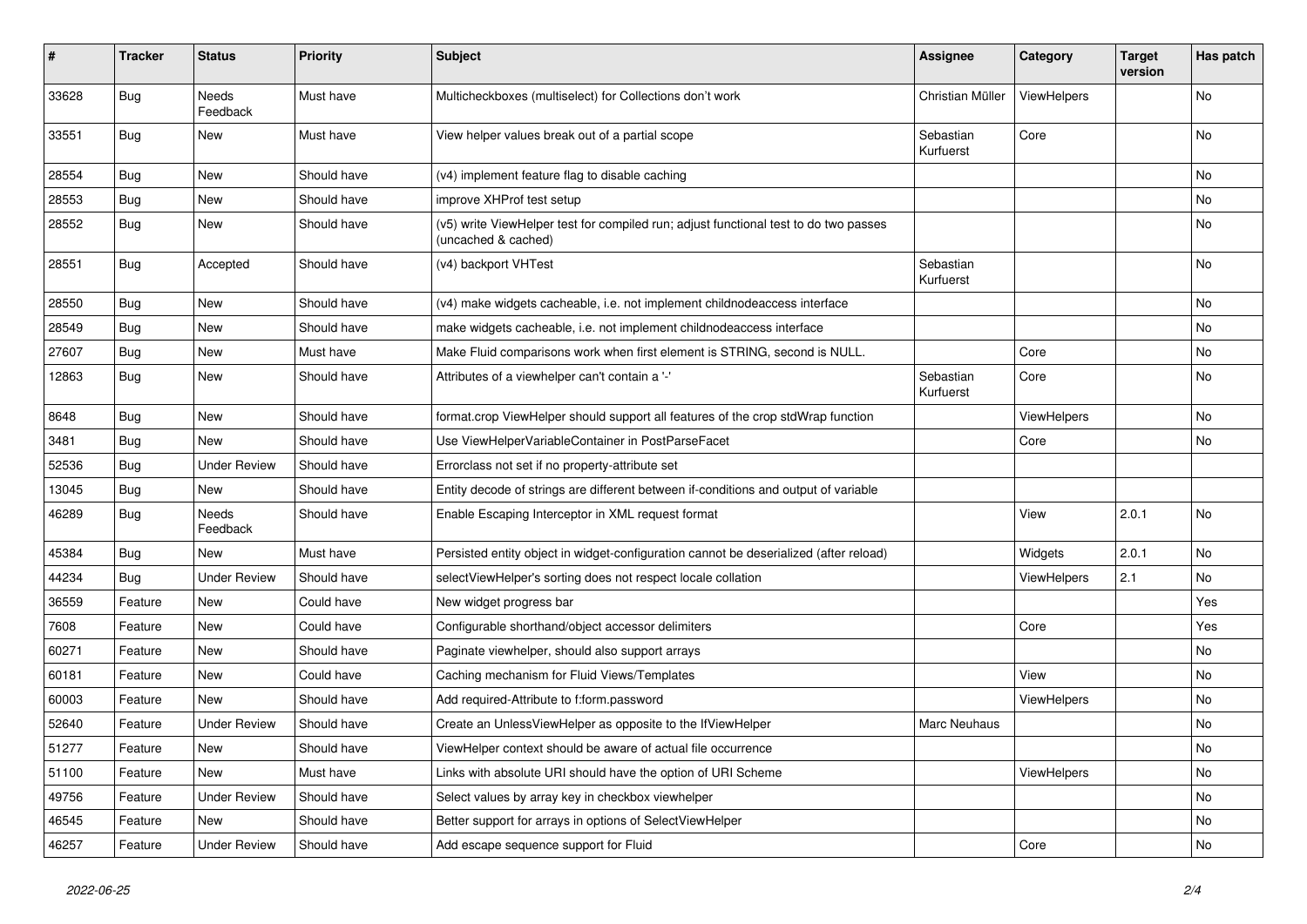| $\sharp$ | <b>Tracker</b> | <b>Status</b>       | <b>Priority</b> | <b>Subject</b>                                                                                | <b>Assignee</b>        | Category    | <b>Target</b><br>version | Has patch |
|----------|----------------|---------------------|-----------------|-----------------------------------------------------------------------------------------------|------------------------|-------------|--------------------------|-----------|
| 45153    | Feature        | New                 | Should have     | f:be.menus.actionMenuItem - Detection of the current select option is insufficient            |                        |             |                          | No        |
| 42397    | Feature        | New                 | Should have     | Missing viewhelper for general links                                                          |                        |             |                          | No        |
| 40081    | Feature        | New                 | Should have     | Allow assigned variables as keys in arrays                                                    |                        |             |                          | No        |
| 39936    | Feature        | New                 | Should have     | registerTagAttribute should handle default values                                             |                        | ViewHelpers |                          | No        |
| 38130    | Feature        | New                 | Should have     | Checkboxes and multiple select fields should have an assignable default value                 |                        |             |                          | No        |
| 37095    | Feature        | New                 | Should have     | It should be possible to set a different template on a Fluid TemplateView inside an<br>action | Christopher<br>Hlubek  |             |                          | No        |
| 36410    | Feature        | New                 | Should have     | Allow templates to send arguments back to layout                                              |                        | ViewHelpers |                          | No        |
| 33394    | Feature        | Needs<br>Feedback   | Should have     | Logical expression parser for BooleanNode                                                     | <b>Tobias Liebig</b>   | Core        |                          | No        |
| 33215    | Feature        | New                 | Should have     | RFC: Dynamic values in ObjectAccess paths                                                     |                        |             |                          | No        |
| 31955    | Feature        | New                 | Should have     | f:uri.widget                                                                                  |                        | Widgets     |                          | No        |
| 30555    | Feature        | New                 | Could have      | Make TagBuilder more extensible                                                               |                        | Core        |                          | No        |
| 10472    | Feature        | New                 | Could have      | Fluid Standalone distribution                                                                 |                        | Core        |                          | No        |
| 8989     | Feature        | Needs<br>Feedback   | Could have      | Search path for fluid template files                                                          |                        | View        |                          | No        |
| 5933     | Feature        | Accepted            | Should have     | Optional section rendering                                                                    | Sebastian<br>Kurfuerst | ViewHelpers |                          | No        |
| 3725     | Feature        | New                 | Could have      | <b>CSS Engine</b>                                                                             | Christian Müller       | ViewHelpers |                          | No        |
| 3291     | Feature        | Needs<br>Feedback   | Should have     | Cacheable viewhelpers                                                                         |                        |             |                          | No        |
| 48355    | Feature        | New                 | Could have      | Assign output of viewhelper to template variable for further processing.                      |                        |             |                          |           |
| 45345    | Feature        | Needs<br>Feedback   | Should have     | Easy to use comments for fluid that won't show in output                                      |                        |             |                          |           |
| 9514     | Feature        | New                 | Should have     | Support explicit Array Arguments for ViewHelpers                                              |                        |             |                          |           |
| 9005     | Feature        | Accepted            | Could have      | Fluid Template Analyzer (FTA)                                                                 | Sebastian<br>Kurfuerst |             |                          |           |
| 4704     | Feature        | New                 | Should have     | Improve parsing exception messages                                                            |                        | Core        |                          |           |
| 1907     | Feature        | New                 | Could have      | Default values for view helpers based on context                                              |                        | Core        |                          |           |
| 43346    | Feature        | <b>Under Review</b> | Should have     | Allow property mapping configuration via template                                             | Karsten<br>Dambekalns  | ViewHelpers | 2.1                      | No        |
| 62346    | Feature        | New                 | Could have      | f:comment should have high precende                                                           |                        | Core        | 3.x                      | No        |
| 32035    | Task           | New                 | Should have     | Improve fluid error messages                                                                  |                        | Core        |                          | Yes       |
| 56237    | Task           | New                 | Should have     | in-line (Condition) ViewHelpers should not evaluate on parsing                                |                        |             |                          | No        |
| 54195    | Task           | New                 | Should have     | Rename and move FormViewHelper's errorClass value, currently 'f3-form-error'                  | Adrian Föder           | ViewHelpers |                          | No        |